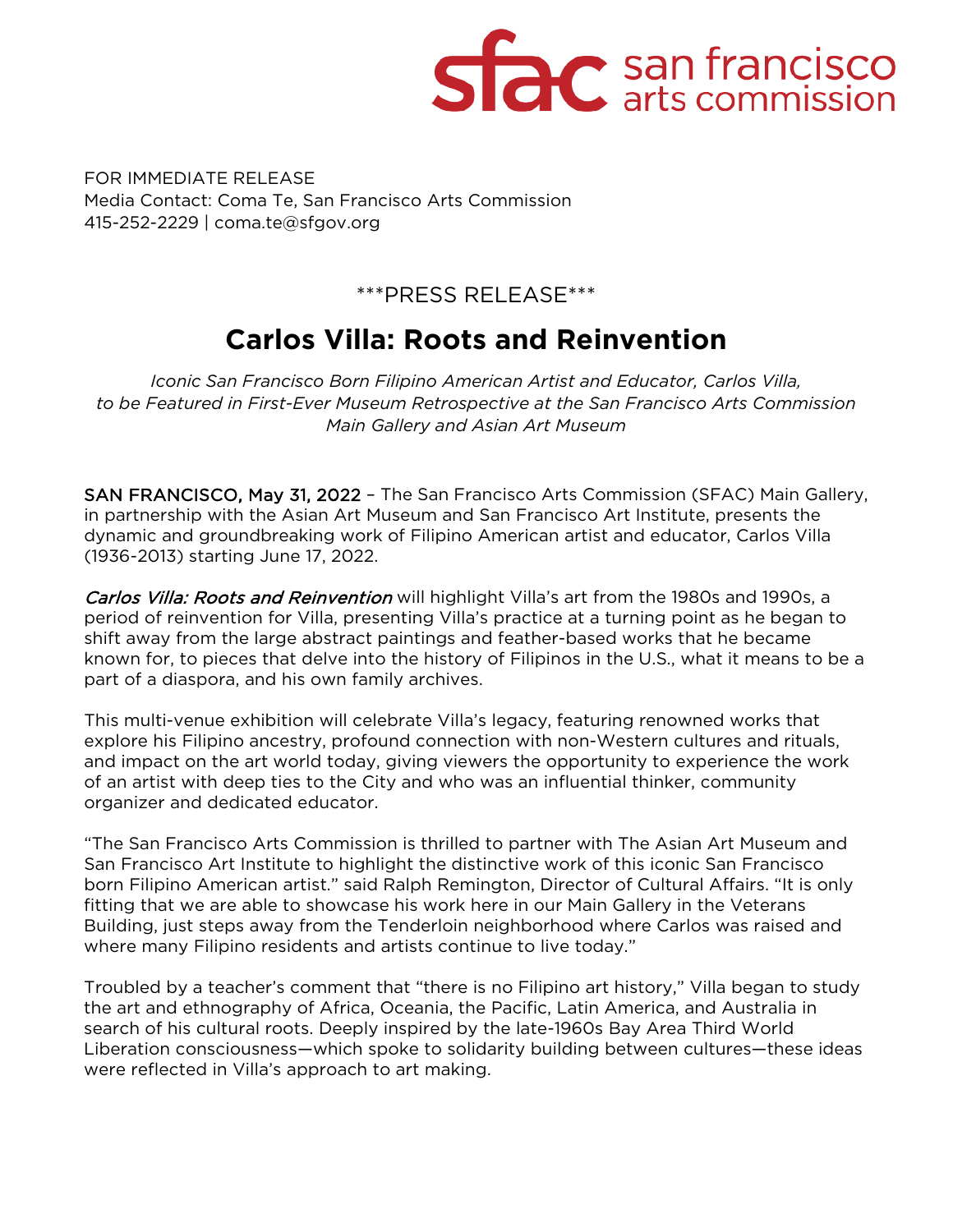# **Side** san francisco

The exhibition's chronology begins with Villa's pivotal performance *Ritual*, which took place in 1980 at The Farm, a renowned artist-run site for convenings and performance in San Francisco. A full body cast and documentation of the performance showcase Villa's insistence on figuring and representing his body in his practice and exploring ways to activate a space and objects through ceremony and ritual. Large scale works consisting of layers of impressions made by applying paint to his own skin and pressing into the canvas are additional demonstrations of how the artist utilized ritual-like actions to create paintings.

The SFAC Galleries will partner with SOMA Pilipinas, San Francisco's Filipino Cultural District, on public programs and community engagement for this exhibition. "Carlos Villa's art and activism sets precedence to our current work at SOMA Pilipinas-Filipino Cultural Heritage District as we continue to fight against displacement and for recognition and racial equality in San Francisco." said Raquel R. Redondiez, Director of SOMA Pilipinas, "Carlos Villa's incredible work and legacy also reminds up of the important role of art in celebrating our collective identity, preserving our cultural knowledge and participating in social change and transformation."

Villa taught at the San Francisco Art Institute (SFAI) for over four decades and was as known for being an instructor and champion of cross-cultural arts education as he was for being an artist.

Exhibition co-curator, Trisha Lagaso Goldberg, reflects on Villa's legacy: "Carlos was the first multi-hyphenate being I ever met. A true visionary art-, community- and thoughtleader. He propped the door wide open for others to enter, held and an expansive space for the marginalized, and made work about being Filipino unapologetically. Through his mixedmedia works, which span forty plus years, we see an artist who understands what it means to build worlds across cultures, time, identities, generations and borders."

#### Exhibition Details:

#### [Carlos Villa: Roots and Reinvention](https://www.sfartscommission.org/experience-art/exhibitions/carlos-villa-roots-and-reinvention)

June 17 – September 3, 2022 SFAC Main Gallery, War Memorial Veterans Building 401 Van Ness Avenue, Suite 126, San Francisco, CA 94102 Wednesday – Saturday, noon – 5 p.m. Free and open to the public.